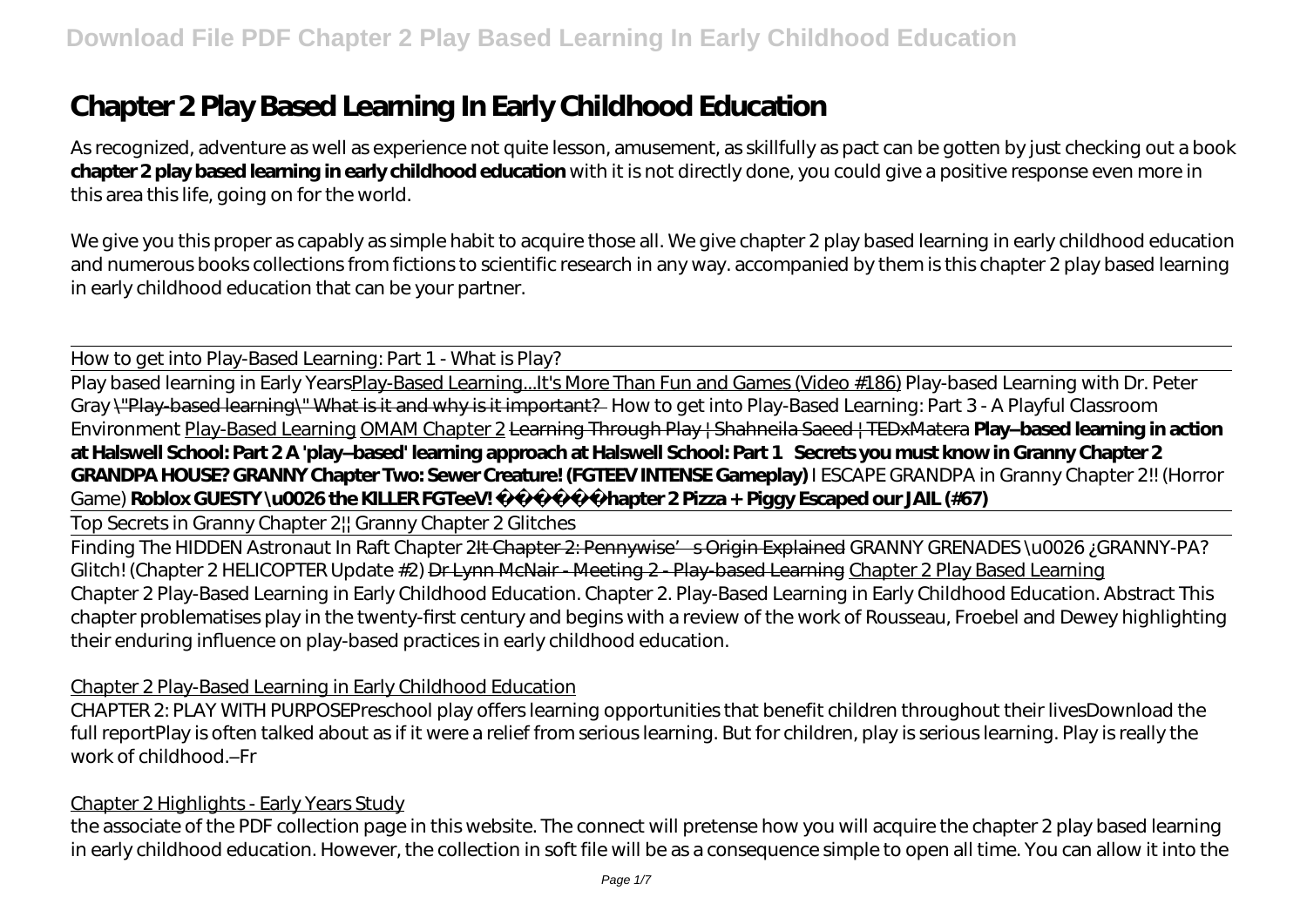## gadget or computer unit.

## Chapter 2 Play Based Learning In Early Childhood Education

As this chapter 2 play based learning in early childhood education, it ends in the works visceral one of the favored book chapter 2 play based learning in early childhood education collections that we have. This is why you remain in the best website to see the unbelievable books to have.

### Chapter 2 Play Based Learning In Early Childhood Education

Abstract. This chapter problematises play in the twenty-first century and begins with a review of the work of Rousseau, Froebel and Dewey highlighting their enduring influence on play-based practices in early childhood education. The chapter reviews the influence of Piaget's theory on the construction of knowledge via active exploration through play.

### Play-Based Learning in Early Childhood Education ...

Chapter 2 — Concept Learning — Part 2 Chapter 2 — Inductive bias — Part 3 We learn our surrounding through 5 senses — eye, ear, nose, tongue and skin.

## Chapter 2 — Concept Learning — Part 1 | by Pralhad Teggi ...

This chapter problematises play in the twenty-first century and begins with a review of the work of Rousseau, Froebel and Dewey highlighting their enduring influence on play-based practices in...

#### (PDF) Play-Based Learning in Early Childhood Education

What is covered in this chapter. In this chapter, I will be discussing different beliefs about the nature of knowledge, and how that influences teaching and learning. In particular, this chapter covers the following topics: Scenario B: A pre-dinner party discussion; 2.1: Art, theory, research, and best practices in teaching

# Chapter 2: The nature of knowledge and the implications ...

Chapter 2 Understanding Work-Based Learning Flashcards | Quizlet.

## Chapter 2 Understanding Work-Based Learning Flashcards ...

chapter 2 Work based learning programs. ... PLAY. work-based learning program. types of school programs designed to prepare students for work. program coordinator. Special teacher or counselor assigned to them. training station. a job site where a student works to learn job skills. supervisor.

chapter 2 Work based learning programs Flashcards | Quizlet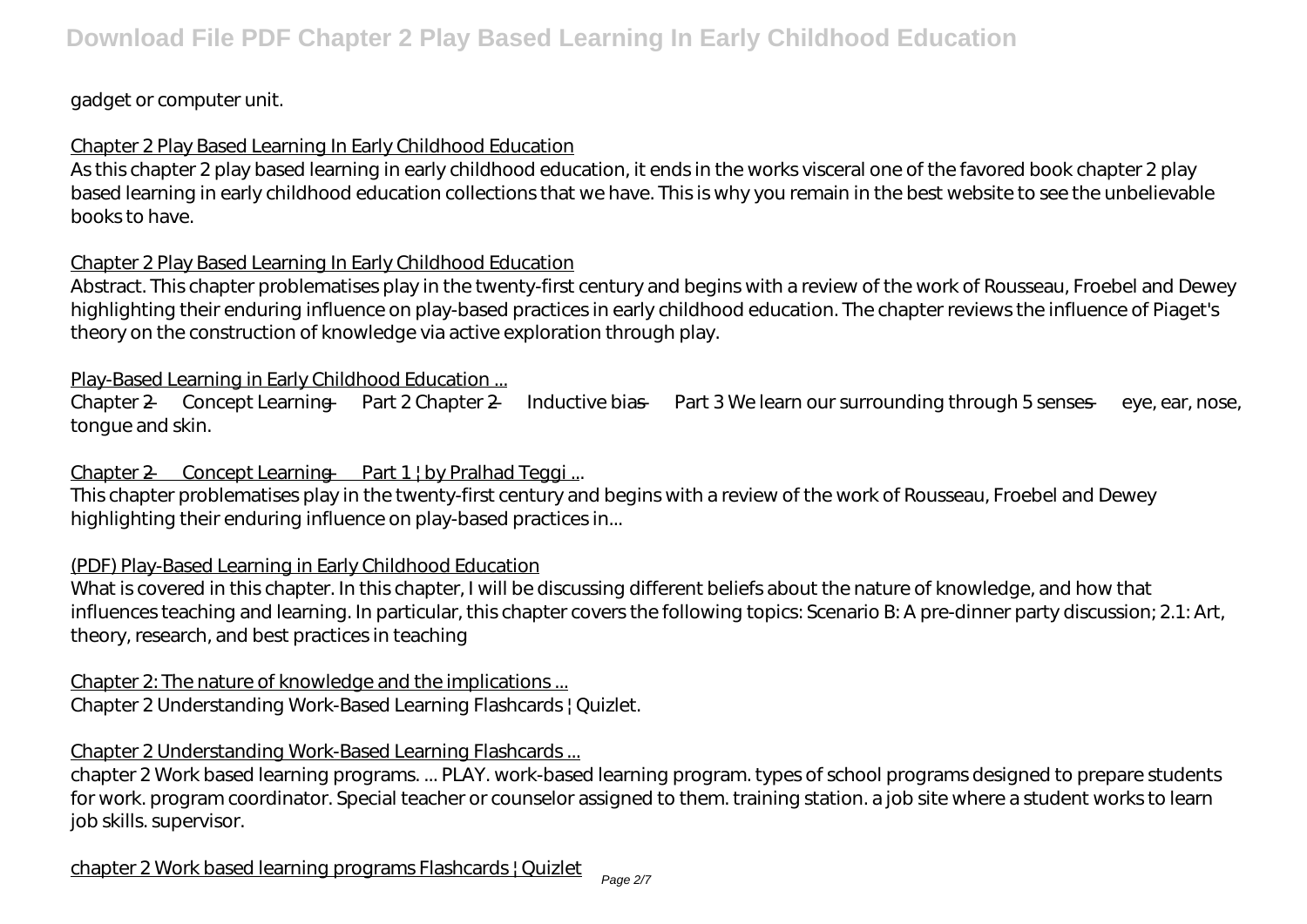Title: Chapter 2 Play Based Learning In Early Childhood Education Author: gallery.ctsnet.org-Jessica Schulze-2020-09-13-13-55-26 Subject: Chapter 2 Play Based Learning In Early Childhood Education

### Chapter 2 Play Based Learning In Early Childhood Education

Play-based learning is normally centered in early childhood and primary education, with the guiding principle that children can learn from and make sense of the world around them through play.

### A brief introduction to play-based learning

Play supports children' sdiscipline-based learning, adding depth and detail to intended, possible and actual learning outcomes. Disciplined ways of knowing and understanding contribute to children' s growing mastery of their social and cultural worlds.

#### Developing Play in the Curriculum

Chapter 10 • Play and the Learning Environment 259 preschool classroom; such centers include block, art, library, pretend or dress-up, science, and music, just to name a few. WHAT ARE SOME LEARNING ENVIRONMENTS? Decisions about how the classroom or physical environment is arranged will depend on the

#### Play and the Learning Environment

From Wikipedia, the free encyclopedia Chapter Two is a semi-autobiographical play by Neil Simon. The play premiered on Broadway in 1977, where it ran for 857 performances.

#### Chapter Two (play) - Wikipedia

In the second section, the emphasis is on classroom practice, specifically: organizing and developing play with particular reference to the Foundation Stage and Key Stage 1; establishing progression and continuity with Key Stage 1; assessing children's learning through play; the role of adults in children's play; using the plan-do-review approach to integrate child-initiated and adult-directed play; the importance of socio-dramatic play for children's social and emotional learning; and ...

#### Play, Learning and the Early Childhood Curriculum ...

In the second section, the emphasis is on classroom practice, specifically: organizing and developing play with particular reference to the Foundation Stage and Key Stage 1; establishing progression and continuity with Key Stage 1; assessing children slearning through play; the role of adults in children splay; using the plan-do-review approach to integrate child-initiated and adult-directed play; the importance of socio-dramatic play for children s social and emotional learning; and ...

#### Play, Learning and the Early Childhood Curriculum, Second ...

2.2 The Fundamentals of Learning Through Play Children develop imperative skills such as imagination, communication and problem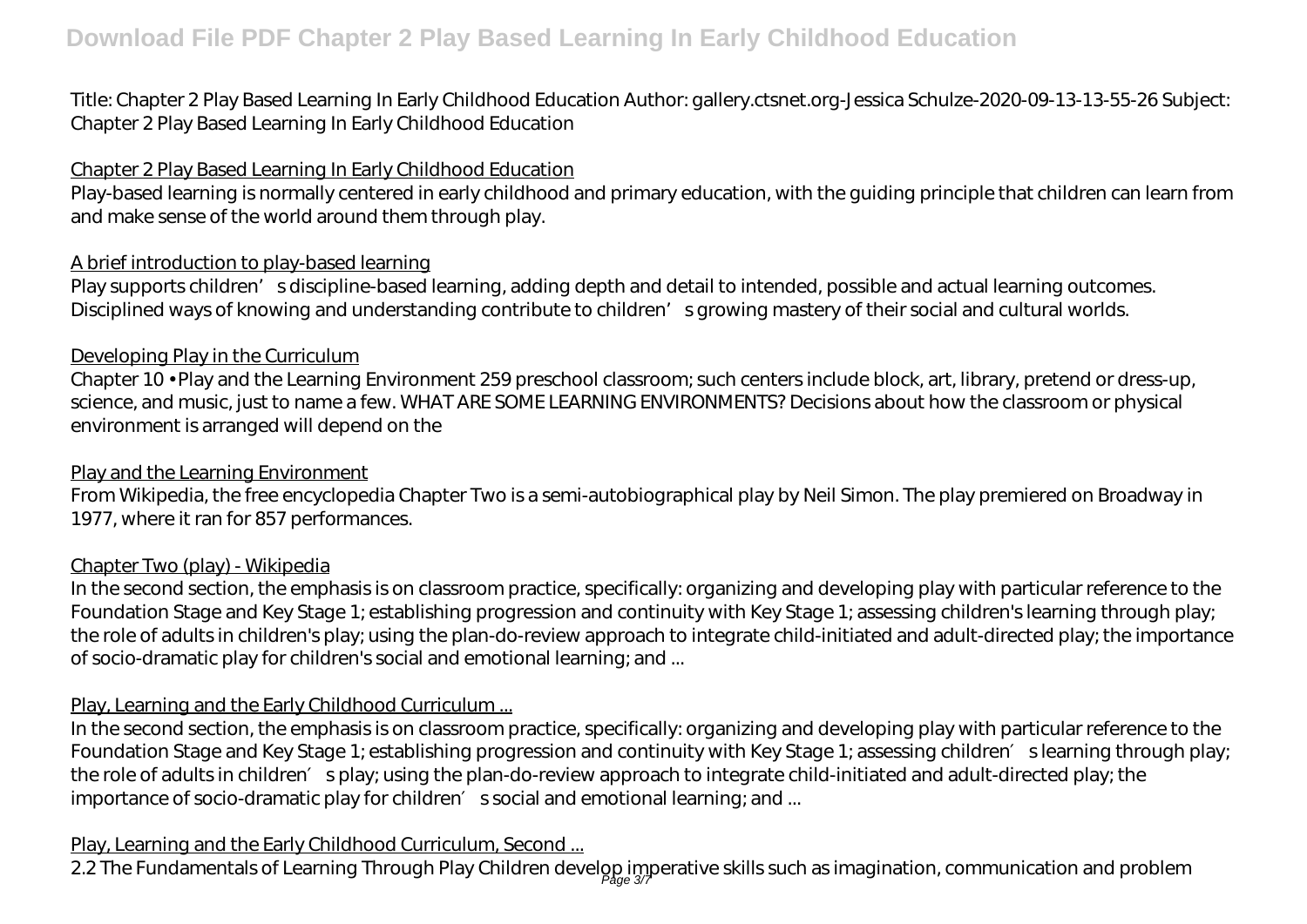## **Download File PDF Chapter 2 Play Based Learning In Early Childhood Education**

solving as they take part in group activities, puzzles, dreaming, exploration, creating stories and imaginary worlds in play by supporting children's learning (Broström

In an era in which environmental education has been described as one of the most pressing educational concerns of our time, further insights are needed to understand how best to approach the learning and teaching of environmental education in early childhood education. In this book we address this concern by identifying two principles for using play-based learning early childhood environmental education. The principles we identify are the result of research conducted with teachers and children using different types of play-based learning whilst engaged in environmental education. Such play-types connect with the historical use of play-based learning in early childhood education as a basis for pedagogy. In the book 'Beyond Quality in ECE and Care' authors Dahlberg, Moss and Pence implore readers to ask critical questions about commonly held images of how young children come to construct themselves within social institutions. In similar fashion, this little book problematizes the taken-for-grantedness of the childhood development project in service to the certain cultural narratives. Cutter-Mackenzie, Edwards, Moore and Boyd challenge traditional conceptions of play-based learning through the medium of environmental education. This book signals a turning point in social thought grounded in a relational view of (environmental) education as experiential, intergenerational, interspecies, embodied learning in the third space. As Barad says, such work is based in inter-actions that can account for the tangled spaces of agencies. Through the deceptive simplicity of children's play, the book stimulates deliberation of the real purposes of pedagogy and of schooling. Paul Hart, University of Regina, Canada

In Play=Learning, top experts in child development and learning contend that in over-emphasizing academic achievement, our culture has forgotten about the importance of play for children's development.

Play is an essential part of learning and development for children and is an increasingly important aspect of creative approaches to teaching and learning in primary education. This book demonstrates the value of play in all its different forms as a highly effective medium for teaching and learning across the curriculum. The authors explore how play can be used to increase engagement, motivation and fun in learning situations, examining the theoretical principles of play for learning, types of play for older children, planned and facilitating play-based learning, using thematic approaches when working with individuals, groups and whole classes, in addition to covering important teaching issues such as assessment, inclusion and transition out of primary education. This is recommended reading for students on primary initial teacher education courses including undergraduate (BEd, BA with QTS), postgraduate (PGCE, SCITT), and employment-based routes into teaching, and also for practicing teachers wishing to enhance their own teaching. Mary Briggs is Mathematics and Education tutor at the University of Warwick. Alice Hansen is an educational consultant who works within a number of educational settings and national bodies developing continuing professional development for teachers.

"In her inspirational, well-researched book, Renee describes the kinds of learning opportunities that all parents want for their own<br>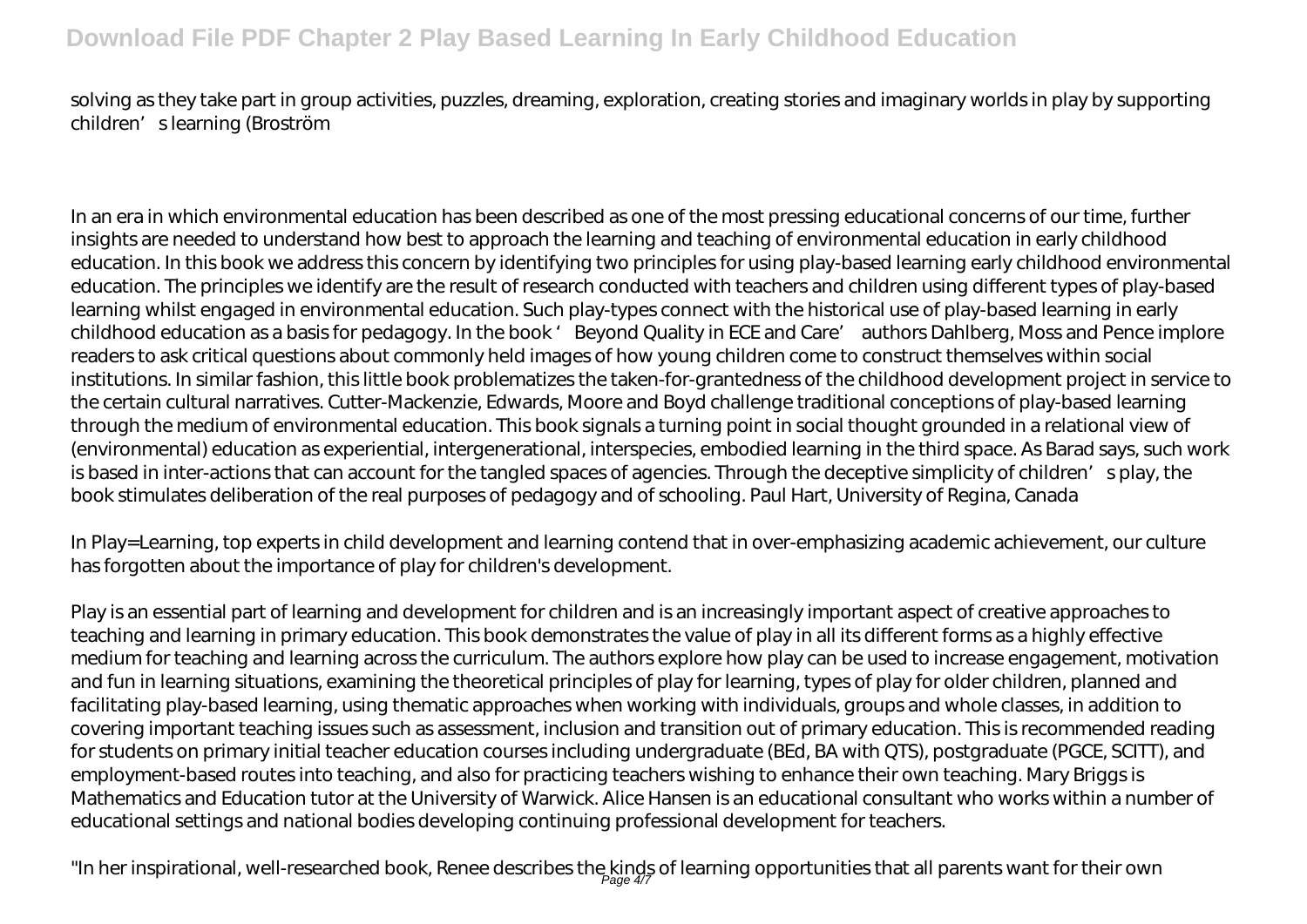## **Download File PDF Chapter 2 Play Based Learning In Early Childhood Education**

children. Her accessible writing style makes it easy to envision the environment, teaching, and community she describes with such clarity you'll want to get started on her ideas tomorrow." -Jennifer Serravallo "How refreshing it is in a test-driven climate to read a book stressing the nurturing of imagination and empathy that comes from inquiry, play and children making choices." -Deborah Meier "The bottom line is when children are at play, they're not just playing--they're learning machines, and play is the engine that drives them." -Renee Dinnerstein How do you define play and choice time in early childhood classrooms? According to Renee Dinnerstein,"During choice time, children choose to play in a variety of centers that have been carefully designed and equipped to scaffold children's natural instinct for play." In Choice Time, Renee gives you everything you need to set up choice-time centers that promote inquiry-based, guided play in your classroom. Renee summarizes the research, describing the different kinds of play and why they are important. Then she dives into the nitty gritty, providing: blueprints for six proven choice-time centers, with variations a guide to arranging your classroom space to maximize play's value and support the child's growing independence scheduling suggestions for different grade levels ideas to connect centers to the curriculum, giving children greater agency in designing and planning centers. Renee reveals what can happen when you embrace a culture of inquiry, providing opportunities for children to be explorative and creative in their thinking. She believes that, "A child's engagement is the most powerful asset we have for teaching and learning." Give your students choice time, and watch them engage in joyful, important, playful, age-appropriate work that will empower them to become lifelong learners.

Play provides young children with the opportunity to express their ideas, symbolize, and test their knowledge of the world. It provides the basis for inquiry in literacy, science, social studies, mathematics, art, music, and movement. Through play, young children become active learners engaged in explorations about themselves, their community, and their personal-social world. An Integrated Play-Based Curriculum for Young Children offers the theoretical framework for understanding the origins of an early childhood play-based curriculum and how young children learn and understand concepts in a social and physical environment. Distinguished author Olivia N. Saracho then explores how play fits into various curriculum areas in order to help teachers develop their early childhood curriculum using developmentally and culturally appropriate practice. Through this integrated approach, young children are able to actively engage in meaningful and functional experiences in their natural context. Special Features Include: Vignettes of children's conversations and actions in the classroom Suggestions for activities and classroom materials Practical examples and guidelines End-of-chapter summaries to enhance and extend the reader' sunderstanding of young children By presenting appropriate theoretical practices for designing and implementing a play-based curriculum, An Integrated Play-Based Curriculum for Young Children offers pre-service teachers the foundational knowledge about the field, about the work that practitioners do with young children, and how to best assume a teacher's role effectively.

This book brings together an international group of researchers reporting on their work about play and early childhood education across 13 countries – Norway, Sweden, Denmark, England, Germany, Hong Kong, United States of America, India, The Maldives, Sri Lanka, Singapore, China and Australia. It contributes to growing international conversations about play and the role of play in early childhood education. Each of the chapters in this anthology reflects different directions in research as well as a range of approaches to reconceptualising play. Each researcher questions assumptions underpinning young children′s play and early childhood education and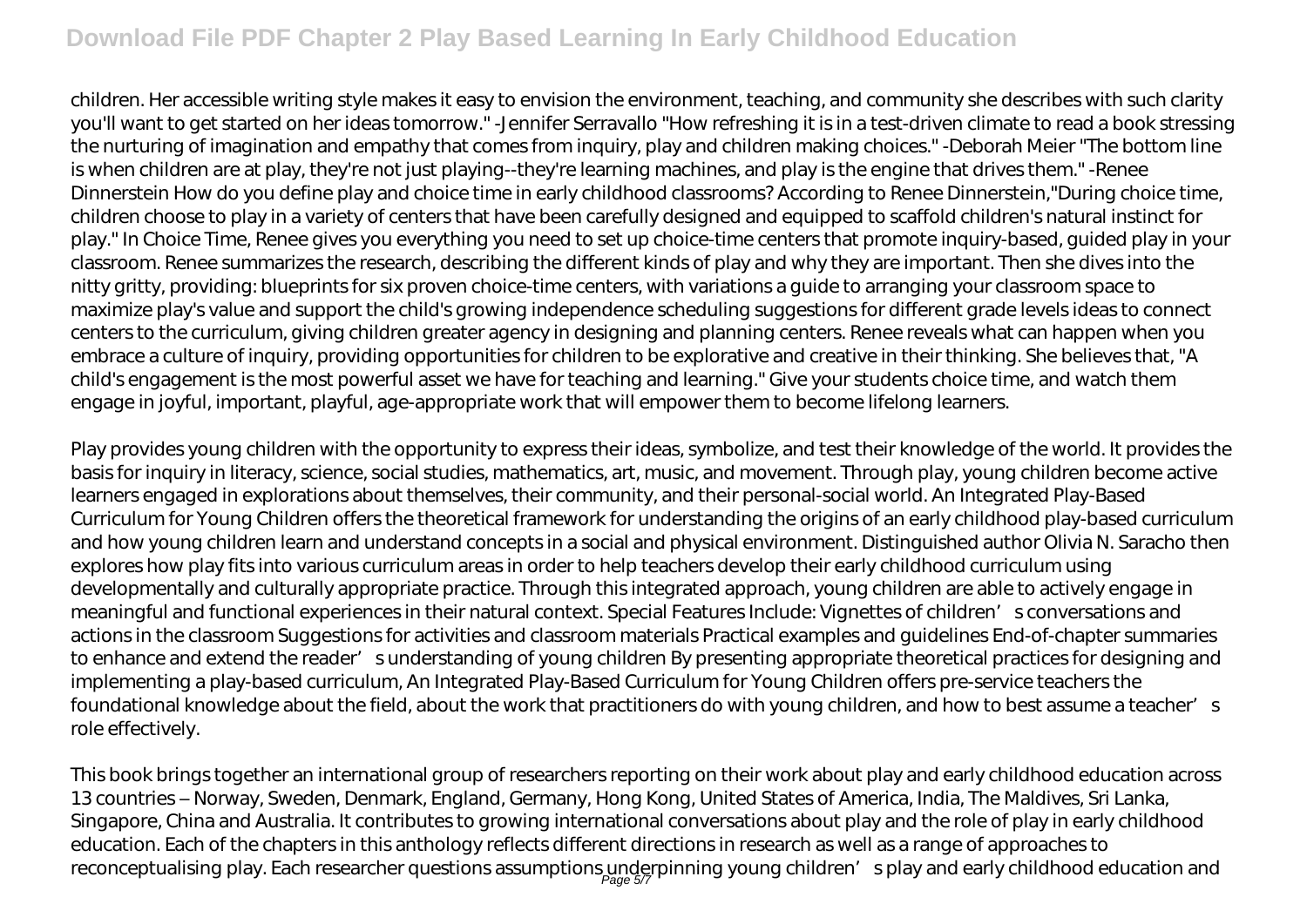explores the implications of these questions for further research, practice and policy. Chapters report a wide range of innovative and transformative research, focusing on areas such as the play of infants and toddlers, the role of values in play, the complexity of connections between play and learning, motivation, the role and understandings of early childhood educators in promoting children's play, risky play and the impact of Westernised approaches to play in different contexts. This book argues for the importance of children's play at a time when there is a great deal of pressure to increase the academic focus of early education and to eliminate play that could be deemed risky. Several authors note moves towards pedagogies of play and explore the potential links between play and learning in early education settings. The research reported in this book is a timely reminder of the value of play, for and of itself, as well as the learning potential of play. It provides a pathway into the debates about the role and value of play in early years education for students, researchers and policy-makers.

Educational Psychology for Learning and Teaching introduces key theories of development and learning to help you understand how learners learn, and how educators can be more effective in their teaching practice. Featuring current research on the various dimensions of learning and teaching alongside traditional theories, it provides a clear framework of theory and evidence that supports modern education practices. Taking a comprehensive approach, this text investigates how to apply psychology principles to education contexts to enhance learning and teaching quality, particularly for accommodating individual student needs. This wholly Australian and New Zealand text caters for those who are planning to work with any age range from early childhood to adolescence and beyond. With a greater focus on resilience in education settings, the discussion of creativity alongside intelligence and a broader discussion on diversity, this new edition is up-to-date for the pre-service teacher. New, print versions of this book come with bonus online study tools on the CourseMate Express and Search Me! platforms Premium online teaching and learning tools are available to purchase on the MindTap platform Learn more about the online tools cengage.com.au/learning-solutions

An essential guide to teaching and learning in international schools for pre- and in-service educators around the world. With more and more teachers working in international schools, this book provides a practical and accessible examination of effective pedagogy in this specific context. Using case studies that can be applied in a range of settings, it explores key areas of classroom practice such as collaboration and student agency, along with emergent approaches such as play-based, concept-based and enquiry-based teaching and learning. In addition, it gazes towards students' future needs, exploring themes such as new literacies and intercultural competence. "The thoughtful questions posed throughout the text have the potential to guide some important conversations and prompt positive, professional growth." Kath Murdoch, Seastar Education Consulting "This is a text that is much needed in national and international education." Malcolm Nicolson, Director Erimus Education "Modelling the power and value of collaboration, a cohort of very accomplished educators with international experience have united to share numerous practical examples to support effective teaching and learning." Dr Jennifer Chang Wathall, independent education consultant "...connects readers to new or different researchers beyond what is shared in IB publications, therefore widening the research base and highlighting new strategies to help educators keen to innovate in their practice." Sandy Paton, PYP Educator and independent consultant